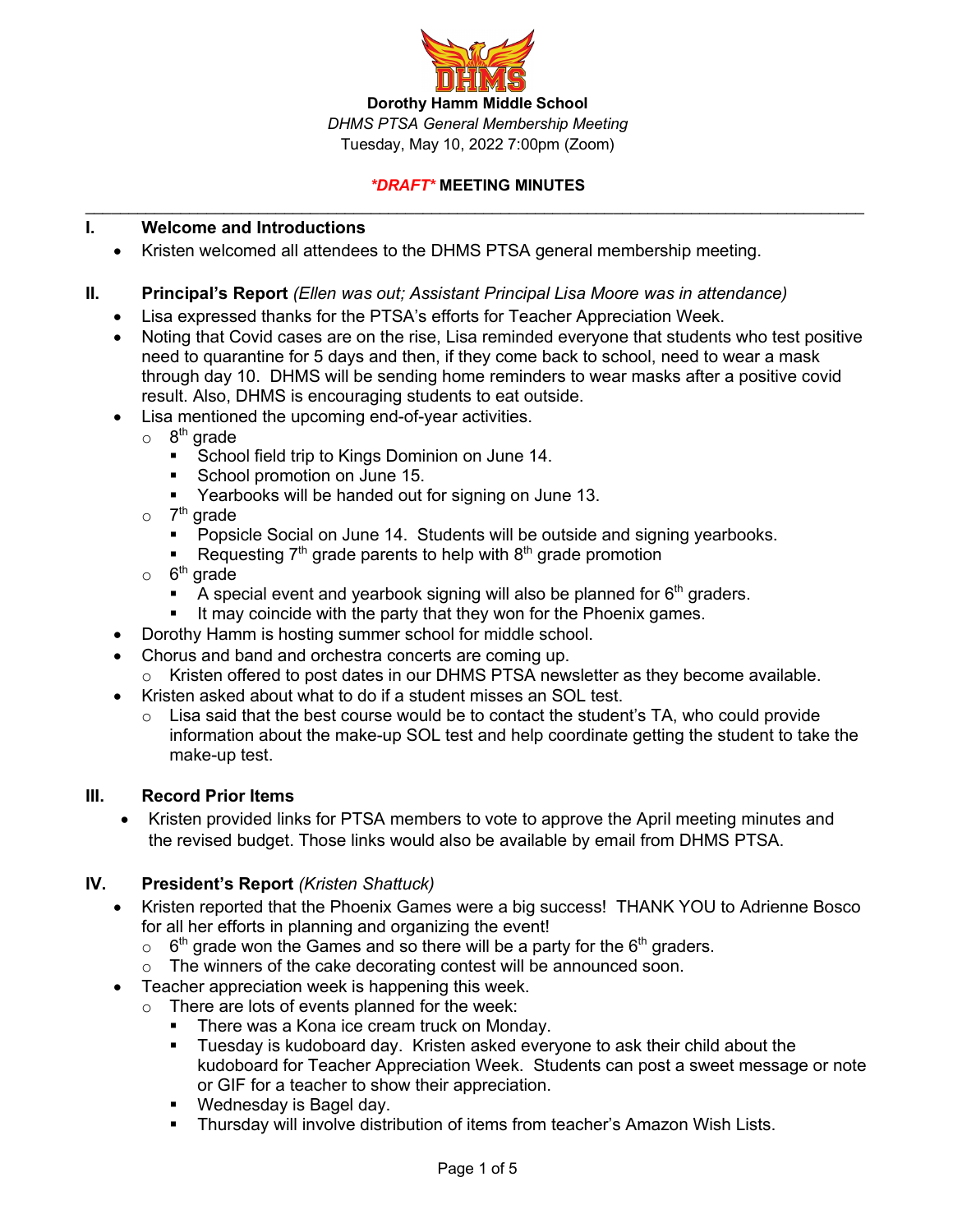

- Kami asked if there was still time to purchase items from the Amazon Wish Lists and get them in time for distribution during Teacher Appreciation Week. Kristen thought possibly not, but it might be ok to purchase items, have them sent to your home, and then take them to the school for distribution to the teachers.
- § Friday is Raffle day. Gift cards are still needed.
- 8<sup>th</sup> grade promotion.
	- $\circ$  Kristen noted that there were some items associated with 8<sup>th</sup> grade promotion that are sponsored by DHMS and some that are sponsored by PTSA.
		- Dorothy Hamm is sponsoring and planning the following:
			- June 13--Rehearsal and yearbook signing.
			- June 14-- Kings Dominion theme park day. Eighth grade students should have received a packet of information about this activity from their TA. This will take place on Tuesday, and if the student is not participating, then the student is expected to attend class, as it is a regular school day.
			- June 15—Promotion ceremony at 8 am. Each student will receive 2 tickets for family to attend.
		- PTSA is sponsoring and planning the following;
			- June 15—Reception following the promotion ceremony; hosted by  $7<sup>th</sup>$  grade parents
			- June 10 from 7-9.30pm—Promotion party ("Black and White Neon Night ")
		- $\circ$  Alise Troester (Promotion Planning Committee) addressed the meeting, expressing disappointment with the PTSA for not setting aside more money for promotion. Hosting the promotion party that the students want is expensive, and the committee wanted to be able to provide the type of party the kids wanted and comparable to what other middle schools provide.
			- § To illustrate, Alise noted that Kenmore Middle School rents a boat and does a dinner cruise for students.
			- In response to a survey created by Erin Pennington, DHMS students indicated that they wanted fun games (LED mini golf, ping pong, glow and dark activities) and a DJ.
			- § It was expressed that because this is the first class to go all three years in the new school, there was an interest in recognizing the special circumstances of this year and ensuring that this could be a very special promotion. But due to the limited budget, the committee was being forced to cut various items that the kids wanted, e.g., some games, as well as teacher gifts and a class gift to the school.
			- Alise asked why the PTSA could not provide more money since there is money available.
			- § There was a discussion about whether money was available in the PTSA budget that could be allocated for the promotion party.
				- Kami and Kristen reported that the Executive Board had met the week before to discuss reallocating money throughout the PTSA budget to cover overages and to increase the budget for the  $8<sup>th</sup>$  grade promotion.
				- It was reported that the Executive Board voted unanimously to increase the  $8<sup>th</sup>$ grade promotion budget from \$750 to \$4000, using money allocated from other budget items that had not used as much money as originally allocated.
				- In order to keep the budget at the same operating level as originally planned at the beginning of this PTSA year (which was accepting a \$3,000 loss for the year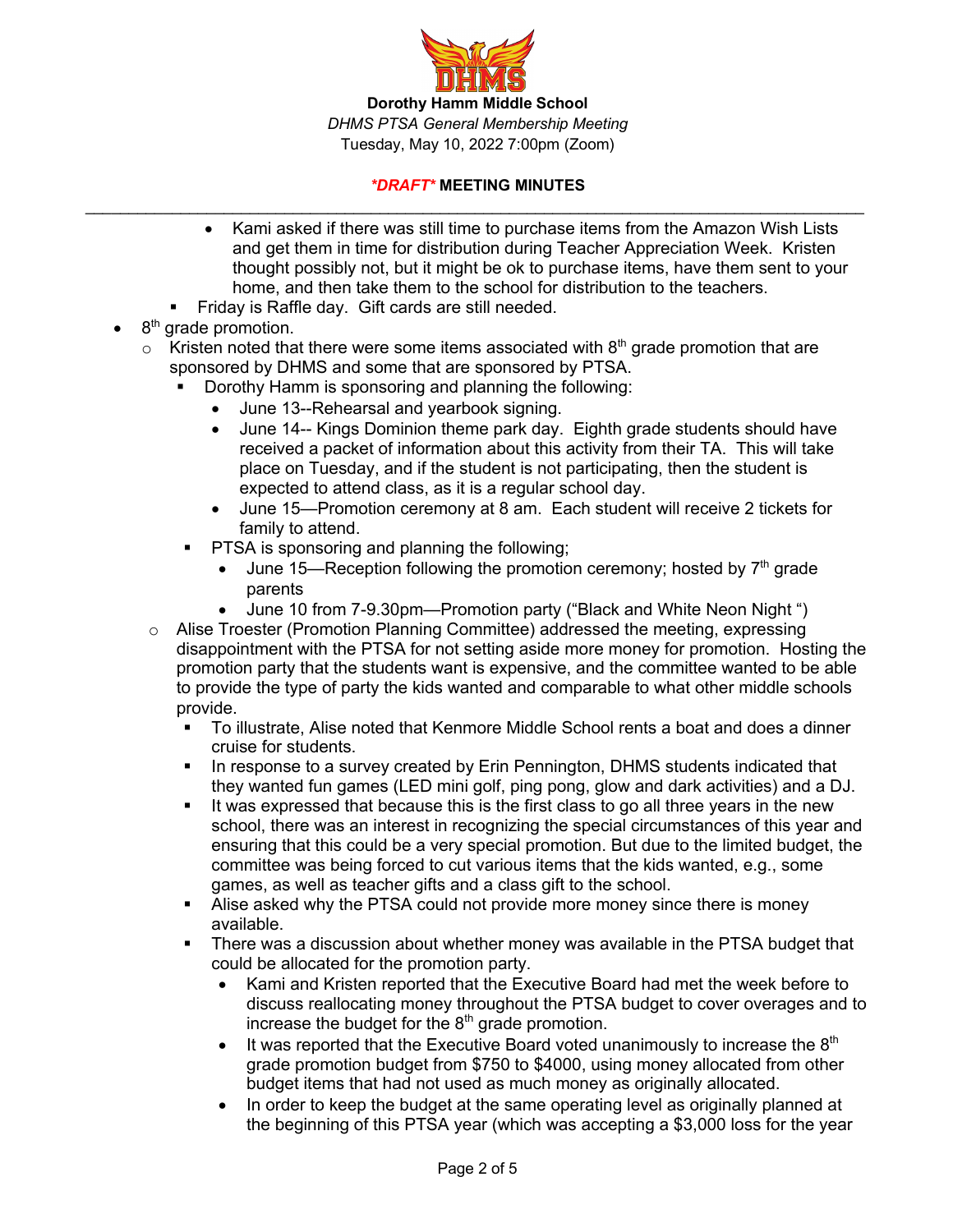

overall), there was no additional money beyond the \$4000 that the Executive Board had agreed to allocate to the  $8<sup>th</sup>$  grade promotion budget line item.

- Susan Rao asked whether any of the \$20,000 that are to be held in reserves as part of the budget could be used for the promotion and whether the Executive Board had considered dipping into the reserves.
	- $\circ$  Although the question of reserves did not come up at the Executive Board meeting, the Executive Board had supported the idea not to go below the planned budget to provide additional funding for the promotion.
	- $\circ$  There was a question about whether the PTSA should be keeping \$20,000 in reserves since Washington-Liberty PTA only keeps a smaller amount for summer activities in its budget. It was asked whether there was anything written down about how much money to keep in reserves generally or for the DHMS PTSA specifically.
		- There is nothing written down. The reason for doing so was to ensure that the next year would start out with available funding in order to cover things that might come up and to support activities in case there were difficulties raising funds next year. In addition, that level of reserves is consistent with the level that Taylor Elementary School keeps in its books.
		- There was a question about whether the Board should reconsider its policy on how much to keep in reserves.
	- o Susan asked if there was a process for overruling the Executive Board's vote on the budget and accessing the budget reserves.
		- Kristen said that the membership needs to vote on the budget as approved and proposed by the Executive Board.
- It was also reported that there was a discussion in the Executive Board about what percentage of the PTSA budget should be allocated to the  $8<sup>th</sup>$  grade promotion, since it benefits one class rather than the larger community. Funding the  $8<sup>th</sup>$  grade promotion in full would be nearly 1/3 of the full PTSA budget.
	- $\circ$  It was noted that this request would be intended to be a "one-time" allocation, due to the special circumstances of this year and since there had not been a sufficient ability to raise the funds through other means. It should not be expected that any allocation this year would mean that the PTSA should fund all 8<sup>th</sup> grade promotion budgets line items at the same level in perpetuity.
- There was a discussion about whether the money for the promotion party should come from the PTSA budget or some other source, such as ticket sales or from class activity fee.
	- It was noted that many other schools fund their promotion parties through ticket sales or class activity funds.
		- $\circ$  It was explained that there will not be sufficient funds from the ticket sales to cover the costs of the party.
		- o The request for funds from the PTSA this year was not intended to be a request in perpetuity; rather, this was intended to be a one-time request to cover the costs of the party due to the lack of funds at this time.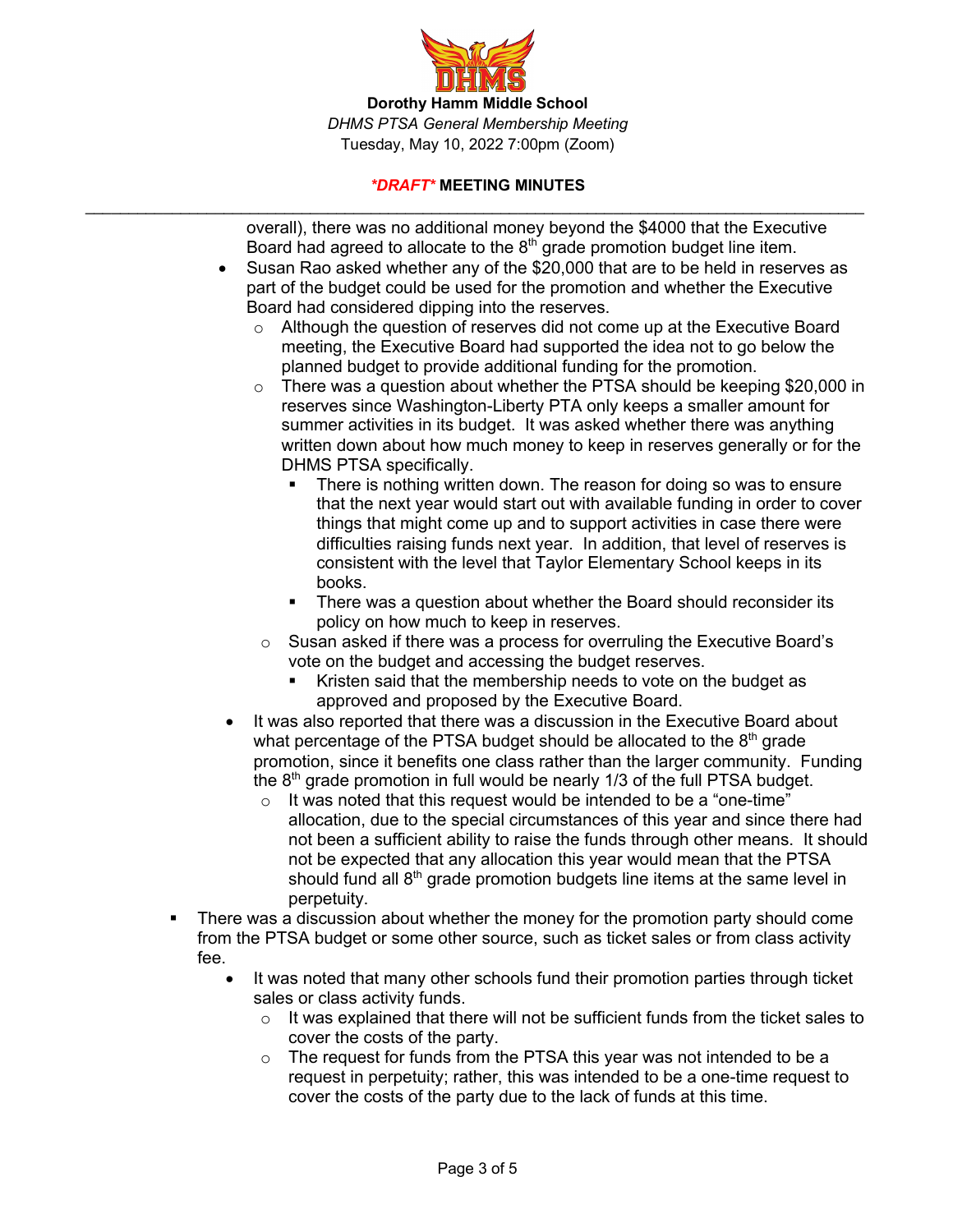

- $\circ$  Kristen noted that there had been a plan for collecting a class activity fee, but that it did not work due to communications and implementation issues by DHMS.
- $\circ$  It was noted that in the future, DHMS should convene its  $8<sup>th</sup>$  grade promotion team at the beginning of the school year, rather than waiting to commit to promotion details until after spring break. That way, the team will be prepared to communicate the division of responsibilities and begin working together with the PTSA in the fall of each year. It is also important not to leave the PTSA out of the communication that is sent home to students and parents concerning the end-of-year activities and fees, since there are multiple events being sponsored by the school and the PTSA. There needs to be better commitment to be able to ask for funds for the end-of-year events to avoid these situations. Discussions should take place before this school year ends to ensure that there is time to collect fees and plan accordingly for the promotion next year.
- $\circ$  In the future, a class activity fee, that is voluntary, would be helpful for offsetting costs and ensuring there are sufficient funds to cover costs of promotion events. This is typical of other middle schools, e.g., Swanson.

# **V. Treasurer's Report** (*Kami Ragsdale*)

- Kami provided an overview of the revisions to the budget approved by the Executive Board.
	- o Full year budget had been approved at a loss of \$3000. Year to Date (YTD) net is at \$9759.
		- § To reconcile the funds spent for individual line items, adjustments were made as follows:
			- o Increase DHMS Community Events by \$2,000 offset by a reduction in Building, Gardens and Grounds of \$500 and DHMS Cares of \$1,500.
			- o Increase Eight Grade Promotion by \$3,250 offset by a reduction in Classroom Grants of \$3,000 and Check-In Program of \$250.
			- o Increase Spirit Wear by \$2,500 offset by a reduction in Historical Commemoration of \$1,000 and Professional Development of \$1,500.

# **VI. New Business**

- Nominating committee (Susan Newton, Madelon Brennan, and Julie Madison)
	- $\circ$  Susan presented the members for the upcoming Executive Board. At the current time, all positions have someone identified for that position, except President.
		- § Anyone can submit their name for an officer position as long as they put their name in by June 9. They can submit their name to the President of DHMS PTSA and indicated "intent to run" and position running for.
		- § Member in good standing to vote on April minutes and proposed budget.
	- $\circ$  Susan noted that there are many committee chair positions still open if people are interested in volunteering for other positions.
	- $\circ$  The positions will be voted on at the next General Membership meeting on June 14.

# **VII. Upcoming Dates**